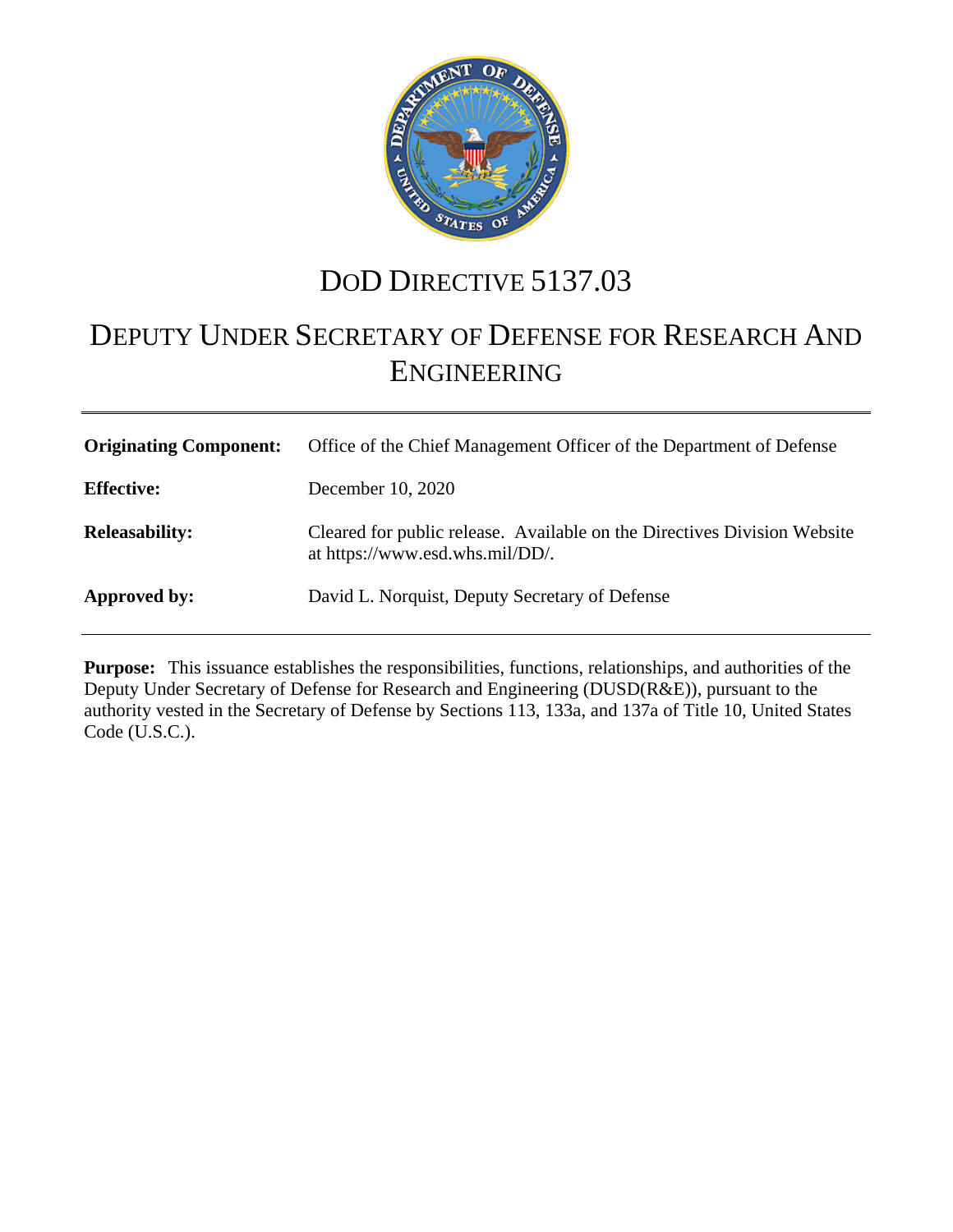## **TABLE OF CONTENTS**

| SECTION 2: RESPONSIBILITIES, FUNCTIONS, RELATIONSHIPS, AND AUTHORITIES  4 |  |
|---------------------------------------------------------------------------|--|
|                                                                           |  |
|                                                                           |  |
|                                                                           |  |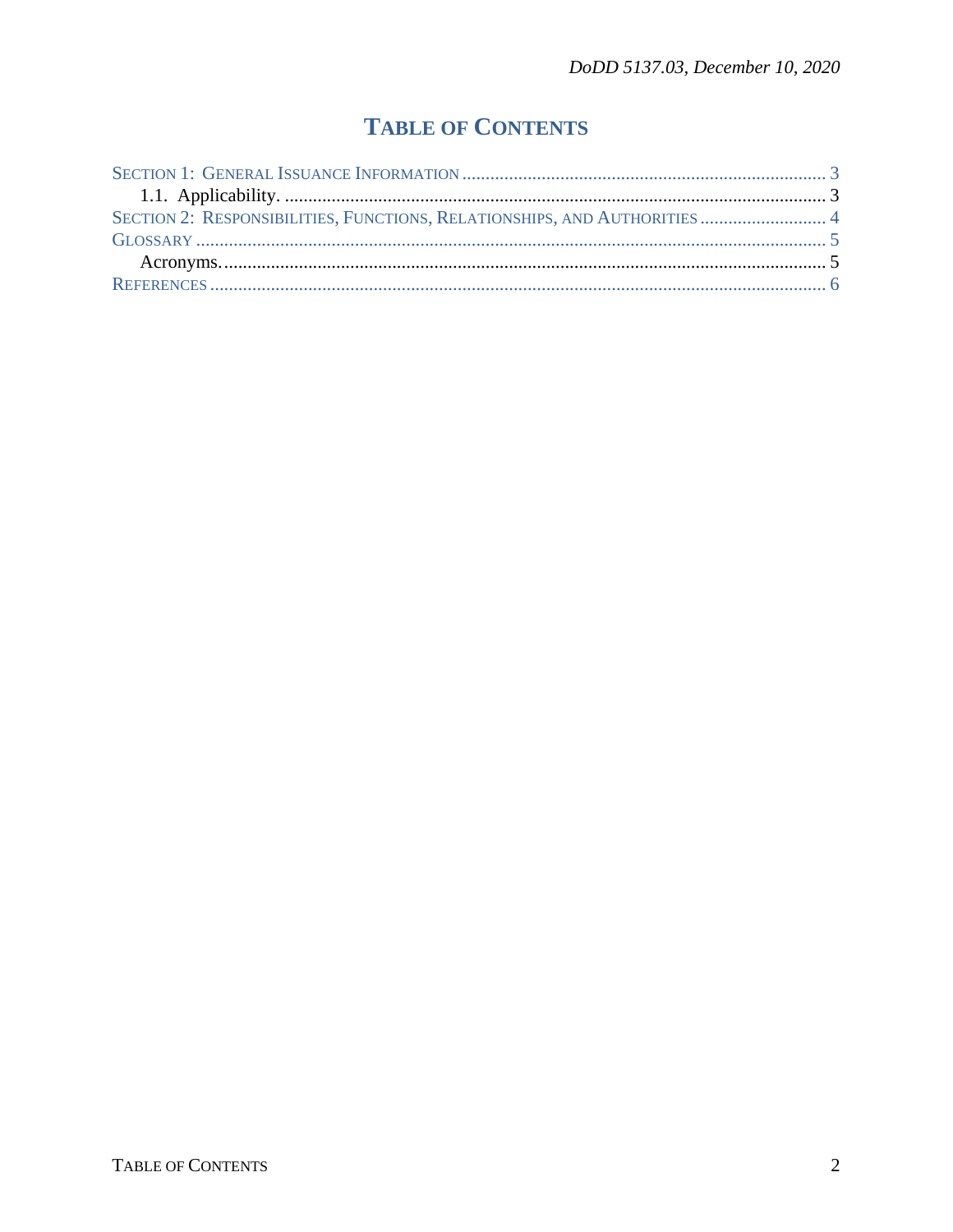## **SECTION 1: GENERAL ISSUANCE INFORMATION**

#### <span id="page-2-1"></span><span id="page-2-0"></span>**1.1. APPLICABILITY.**

This issuance applies to OSD, the Military Departments, the Office of the Chairman of the Joint Chiefs of Staff and the Joint Staff, the Combatant Commands, the Office of Inspector General of the Department of Defense, the Defense Agencies, the DoD Field Activities, and all other organizational entities within the DoD.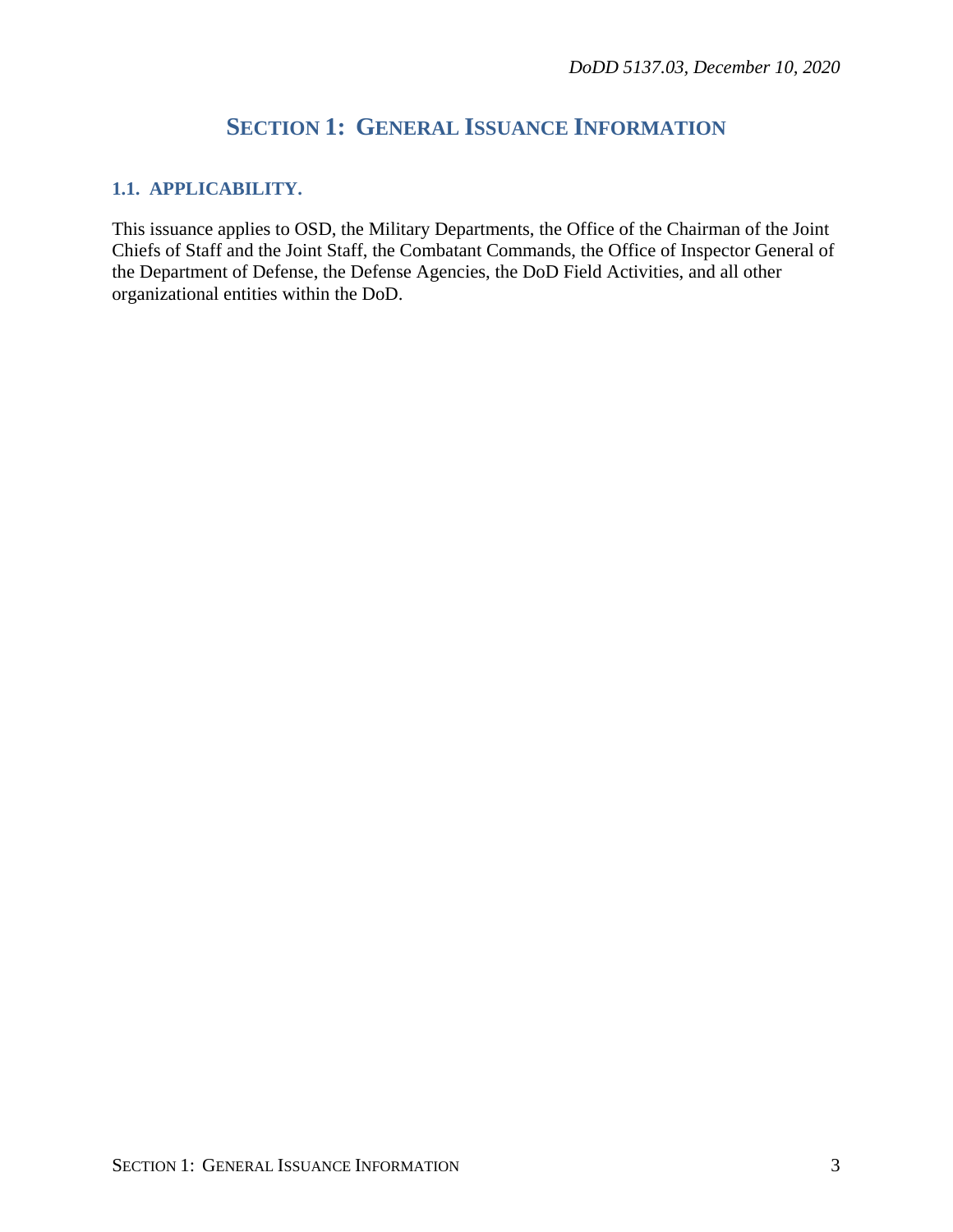### <span id="page-3-0"></span>**SECTION 2: RESPONSIBILITIES, FUNCTIONS, RELATIONSHIPS, AND AUTHORITIES**

As the principal assistant to, and under the authority, direction, and control of, the Under Secretary of Defense for Research and Engineering (USD(R&E)), the DUSD(R&E):

a. Pursuant to Sections 133a and 137a of Title 10, U.S.C., exercises the full powers of the USD(R&E) on any and all matters of which the USD(R&E) is authorized to act, pursuant to Title 10, U.S.C., and DoD Directive (DoDD) 5137.02, except in those areas where delegation of the USD(R&E)'s authority is otherwise restricted by a higher authority or prohibited by law. This all-inclusive authority may not be further delegated *in toto*; however, the DUSD(R&E) is authorized to make specific written delegations, where authorized and as required.

b. Helps the USD(R&E) carry out responsibilities, fulfill functions, manage relationships, and exercise authorities, as provided for in law and in accordance with DoDD 5137.02.

c. Advises on and assists the USD(R&E) with all responsibilities in providing staff advice and assistance to the Secretary of Defense.

d. Is the first assistant to the USD(R&E), pursuant to:

(1) Section 137a of Title 10, U.S.C.

(2) Sections 3345-3349d of Title 5, U.S.C., also known as the "Federal Vacancies Reform Act of 1998, as amended."

(3) Section 3.b. of DoDD 3020.04.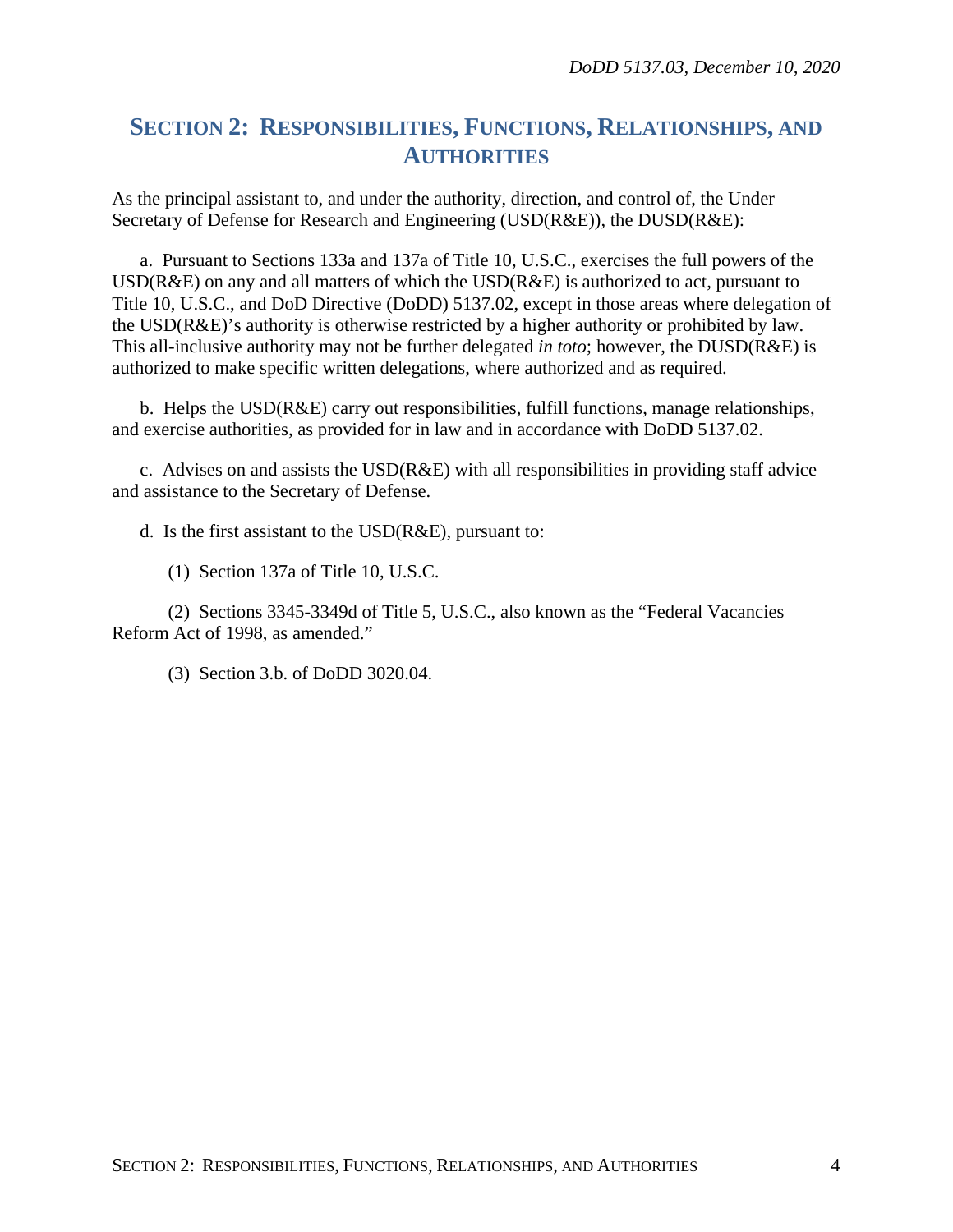## **GLOSSARY**

#### <span id="page-4-1"></span><span id="page-4-0"></span>**ACRONYMS.**

| <b>ACRONYM</b> | <b>MEANING</b>                                                 |
|----------------|----------------------------------------------------------------|
| DoDD           | DoD directive                                                  |
| DUSD(R&E)      | Deputy Under Secretary of Defense for Research and Engineering |
| U.S.C.         | United States Code                                             |
| USD(R&E)       | Under Secretary of Defense for Research and Engineering        |